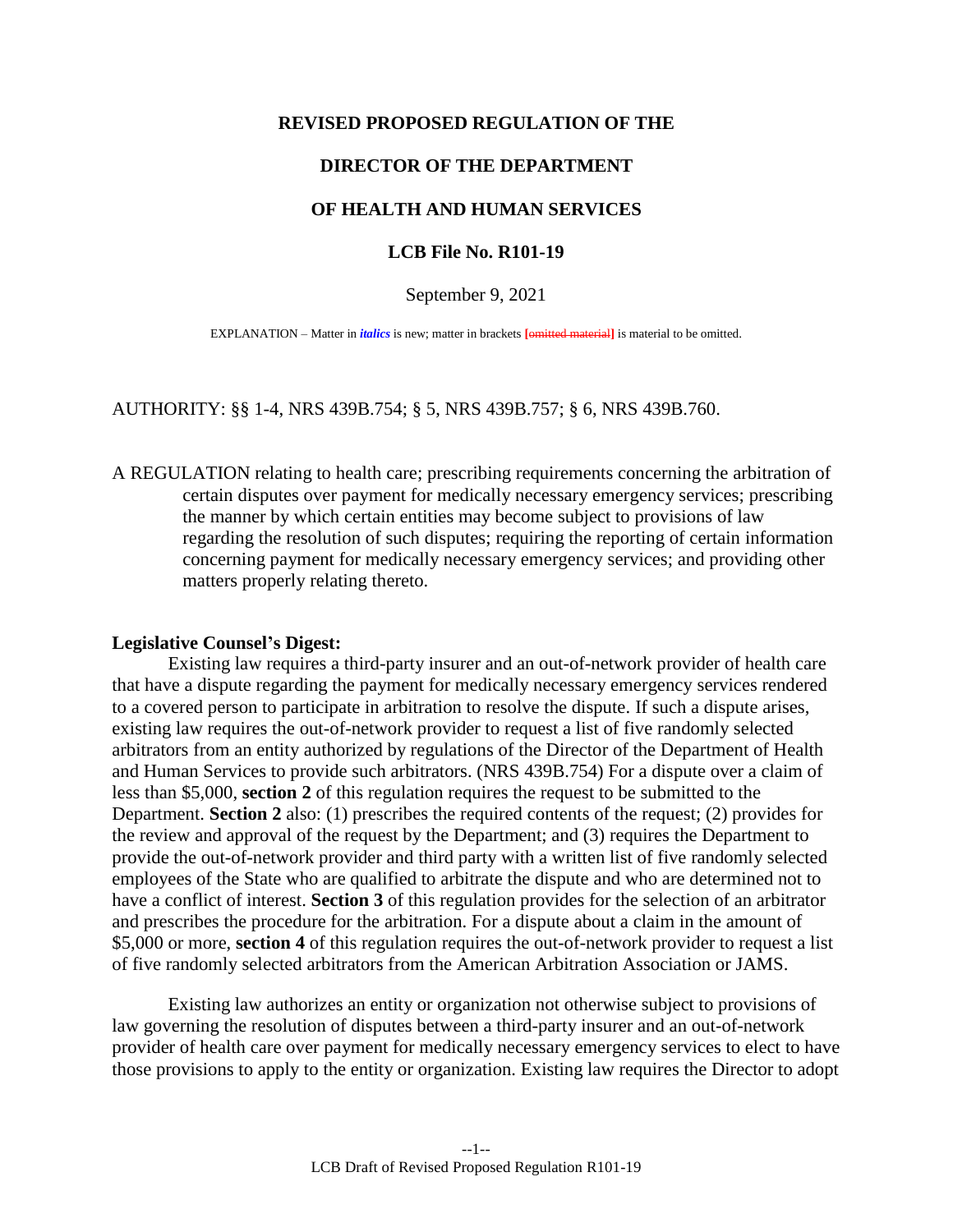regulations governing such an election. (NRS 439B.757) **Section 5** of this regulation prescribes the procedure for making and withdrawing such an election.

Existing law requires the Department to compile a report which consists of certain information concerning the resolution of disputes regarding the payment of medically necessary emergency services. Existing law requires a provider of health care or third party to provide to the Department any information requested by the Department to complete that report. (NRS 439B.760) **Section 6** of this regulation requires a third party that provides coverage to residents of this State and a provider of health care who provides medically necessary emergency medical services in this State to annually submit to the Department certain information for the purpose of compiling that report.

**Section 1.** Chapter 439B of NAC is hereby amended by adding thereto the provisions set forth as sections 2 to 6, inclusive, of this regulation.

**Sec. 2.** *1. To request a list of randomly selected arbitrators pursuant to subsection 3 of NRS 439B.754 to arbitrate a dispute over a claim of less than \$5,000, an out-of-network provider must submit a request to the Department. If the out-of-network provider submits the request because the third party has refused or failed to pay the additional amount requested by the out-of-network-provider pursuant to subsection 2 of NRS 439B.754, the out-of-network provider must submit the request by:*

*(a) If the third party refused to pay the additional amount, not later than 30 business days after the date on which the third party notifies the out-of-network provider of the refusal.*

*(b) If the third party failed to pay the additional amount for 30 business days after receiving a request for the additional amount, not later than 30 business days after that date.*

*2. A request submitted pursuant to subsection 1 must be in the form prescribed by the Department and include, without limitation:*

*(a) The date on which the medically necessary emergency services to which the complaint pertains were provided and the type of medically necessary emergency services provided;*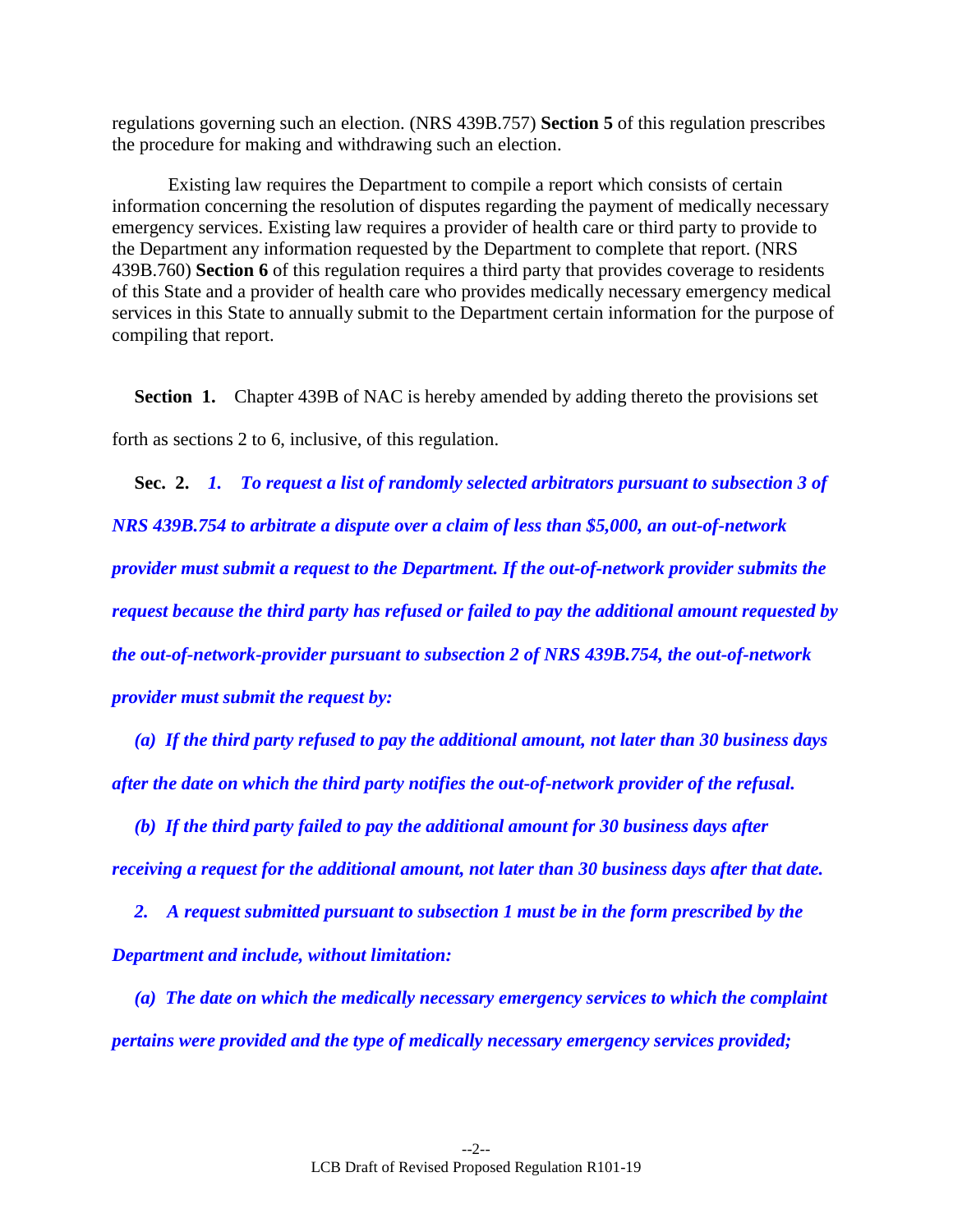*(b) The contact information for and location of the out-of-network provider that provided the medically necessary emergency services;*

*(c) The type and specialty of each health care practitioner who provided the medically necessary emergency services;*

*(d) The type of third party that provides coverage for the covered person to whom the medically necessary emergency services were rendered and contact information for that third party; and*

*(e) Documentation of:*

*(1) The date on which the out-of-network provider received payment from the third party pursuant to subsection 2 of NRS 439B.748 or paragraph (c) of subsection 1 or subsection 2 of NRS 439B.751, as applicable, and the amount of payment received;*

*(2) The date on which the out-of-network provider requested additional payment from the third party pursuant to subsection 2 of NRS 439B.754, and the additional amount requested; and*

*(3) The date on which the third party refused to pay the additional amount, if applicable.*

*3. If the Department does not receive a request pursuant to subsection 1 within the prescribed time, the out-of-network provider shall be deemed to have accepted the payment received from the third party pursuant to subsection 2 of NRS 439B.748 or paragraph (c) of subsection 1 or subsection 2 of NRS 439B.751, as applicable, as payment in full for the medically necessary emergency services.*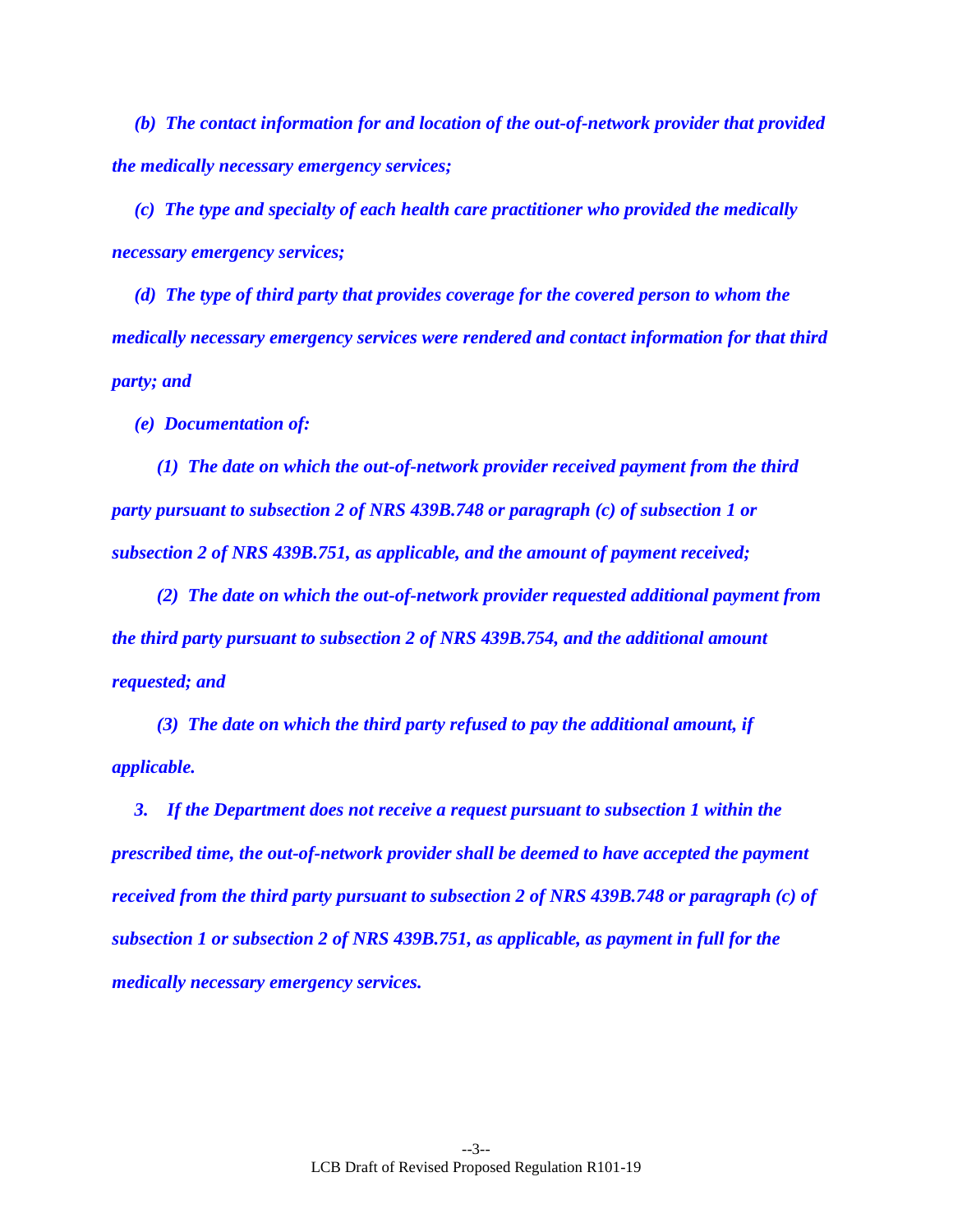*4. Not later than 10 business days after receiving a request pursuant to subsection 1, the Department shall notify the out-of-network provider in writing of the receipt of the request. Not later than 20 business days after providing such notification, the Department shall:*

*(a) Review the request and verify the information contained therein; and*

*(b) Notify the out-of-network provider in writing of any additional information necessary to complete or clarify the request.*

*5. The Department will approve a request not later than 5 business days after determining that the request includes the documentation required by subsection 2 and is otherwise complete and clear. Not later than 5 business days after approving a request, the Department shall:*

*(a) Notify the out-of-network provider and the third party in writing of the approval.*

*(b) Randomly select five employees of the Office for Consumer Health Assistance of the Department who are qualified to arbitrate the dispute and ensure that those arbitrators do not have a conflict of interest that would prevent the arbitrator from impartially rendering a decision. For the purposes of this paragraph, a conflict of interest shall be deemed to exist if the arbitrator, or any person affiliated with the arbitrator:*

*(1) Has direct involvement in the licensing, certification or accreditation of a health care facility, insurer or provider of health care;*

*(2) Has a direct ownership interest or investment interest in a health care facility, insurer or provider of health care;*

*(3) Is employed by, or participating in, the management of a health care facility, insurer or provider of health care; or*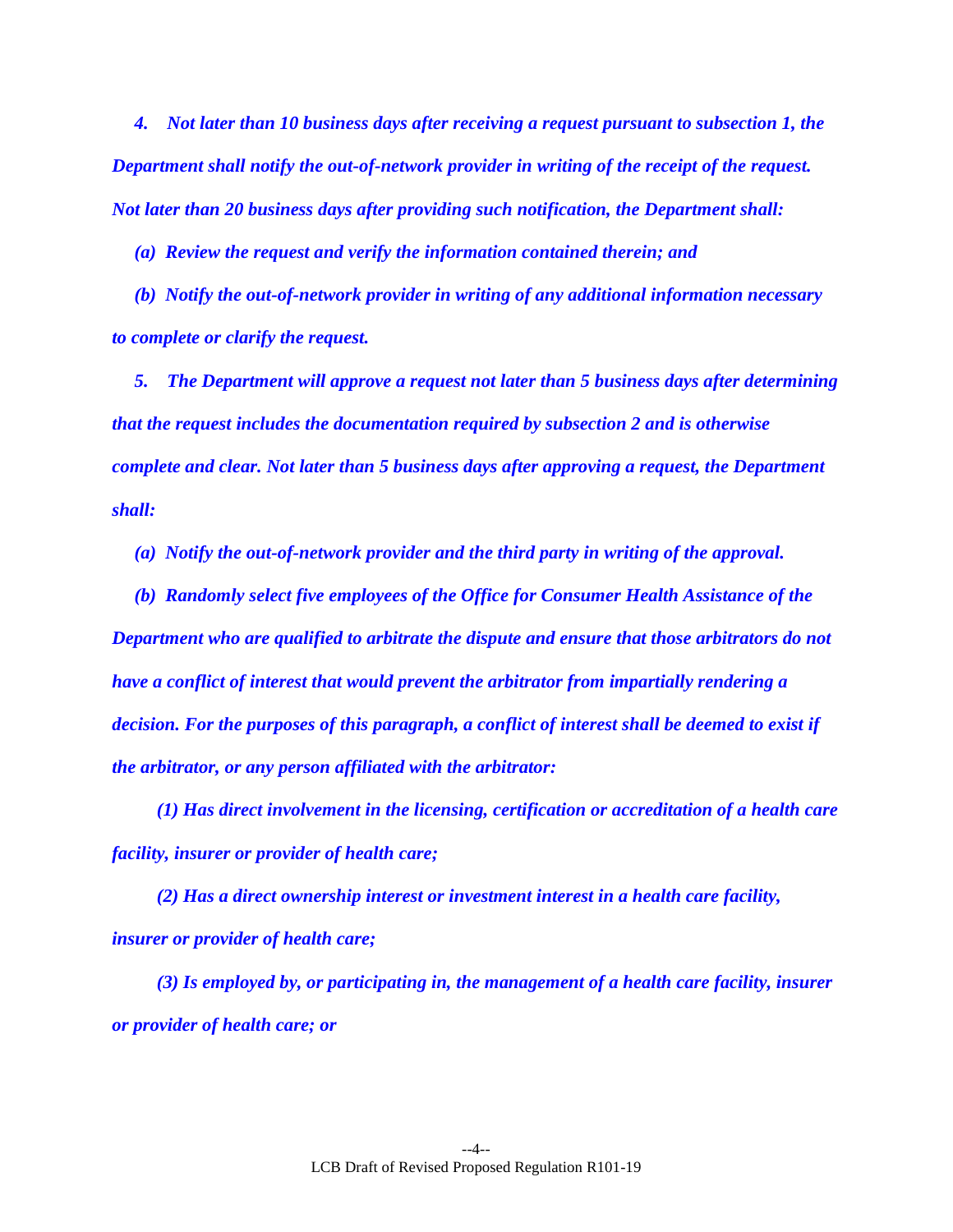*(4) Receives or has the right to receive, directly or indirectly, remuneration pursuant to any arrangement for compensation with a health care facility, insurer or provider of health care.*

*(c) Provide to the out-of-network provider and the third party a written list of five arbitrators selected pursuant to paragraph (b) who have been determined not to have a conflict of interest.* 

**Sec. 3.** *1. Not later than 10 business days after the Department provides a written list of arbitrators to an out-of-network provider and a third party pursuant to subsection 5 of section 2 of this regulation, the out-of-network provider and third party shall strike arbitrators from the list in the manner required by subsection 4 of NRS 439B.754 and provide the name or names of any remaining arbitrators on the list in writing to the Department.* 

*2. Not later than 10 business days after receiving the name of any remaining arbitrator on the list pursuant to subsection 1, the Department shall:*

*(a) If one arbitrator who does not have a conflict of interest remains, notify the out-ofnetwork provider and the third party in writing of the name of that arbitrator.*

*(b) If more than one arbitrator who does not have a conflict of interest remains, randomly select an arbitrator from the remaining arbitrators as required by subsection 4 of NRS 439B.754 and notify the out-of-network provider and the third party in writing of the name of that arbitrator.*

*3. The out-of-network provider or third party may provide the arbitrator with any relevant information to assist the arbitrator in making a determination not later than 10 business days after the date on which the Department notifies the out-of-network provider and the third party in writing of the name of that arbitrator pursuant to subsection 2.*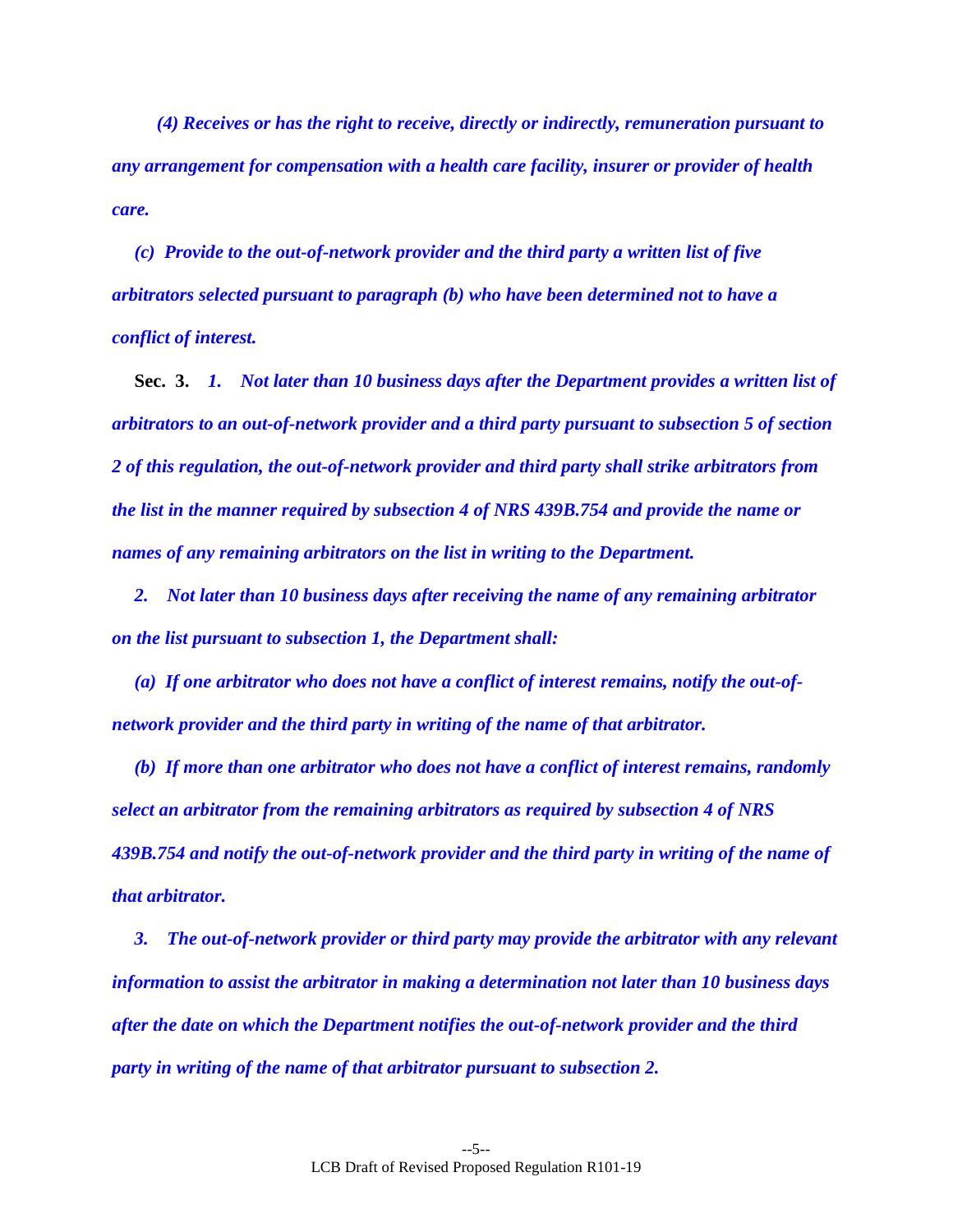*4. An arbitrator selected pursuant to subsection 2 may request from the third party and the out-of-network provider any information the arbitrator deems necessary to assist in making a determination. The out-of-network provider and third party shall provide such information to the arbitrator not later than 10 business days after the date of the request. If either party fails to provide information requested by the arbitrator within that time, the arbitrator may proceed and make a determination based on the evidence available to the arbitrator.*

*5. Not later than 45 business days after the expiration of the period for submission of the information pursuant to subsection 3 or 4, whichever is later, the arbitrator shall make a determination as provided in subsection 6 of NRS 439B.754 and notify the parties of that determination.*

**Sec. 4.** *An out-of-network provider that wishes to request a list of randomly selected arbitrators pursuant to subsection 3 of NRS 439B.754 to arbitrate a dispute over a claim of \$5,000 or more must request a list of five randomly selected arbitrators from:*

*1. The American Arbitration Association or its successor organization; or*

*2. JAMS or its successor organization.*

**Sec. 5.** *1. To elect to have the provisions of NRS 439B.700 to 439B.760, inclusive, apply to an entity or organization that is not otherwise subject to those provisions as authorized pursuant to NRS 439B.757, the entity or organization must apply to the Department in the form prescribed by the Department. The application must include, without limitation:*

*(a) The name of and contact information of the entity or organization; and*

*(b) A description of the type of entity or organization, as applicable, that it is.*

*2. If an application is received pursuant to subsection 1:*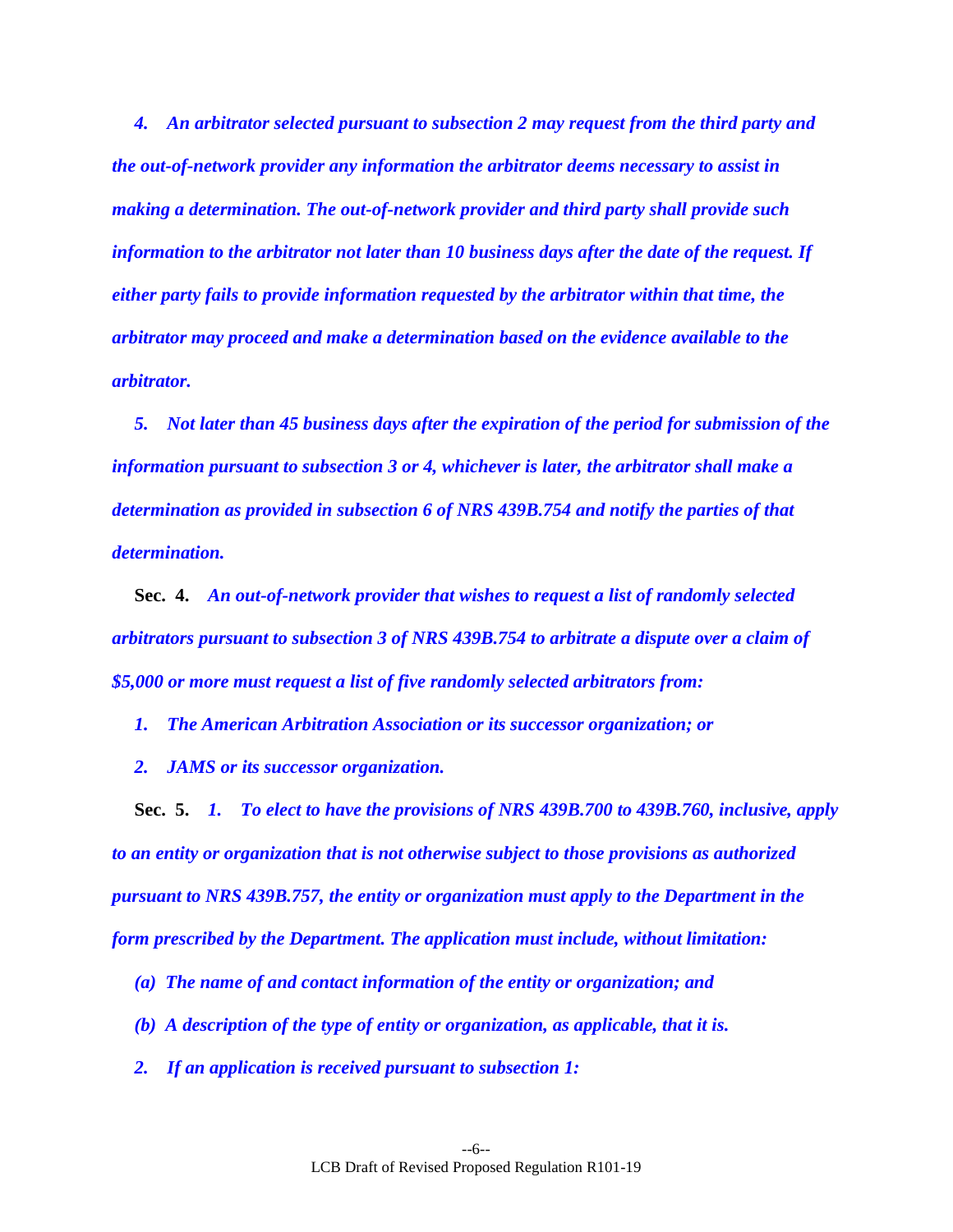*(a) On or after the first day of any month and on or before the fourteenth day of that month, the election to have the provisions of NRS 439B.700 to 439B.760, inclusive, apply to the applicant becomes effective on the first day of the immediately following month.*

*(b) On or after the fifteenth day of any month and on or before the last day of that month, the election to have the provisions of NRS 439B.700 to 439B.760, inclusive, apply to the applicant becomes effective on the fifteenth day of the immediately following month.* 

*3. Any entity or organization may withdraw its election to have the provisions of NRS 439B.700 to 439B.760, inclusive, apply to the entity or organization by submitting an application to the Department in the form prescribed by the Department not less than 120 business days before the date on which the withdrawal is requested to become effective. The application must include, without limitation:*

*(a) The name of and contact information for the entity or organization;*

*(b) A description of the type of entity or organization, as applicable, that it is;*

*(c) The date on which the entity or organization requests the withdrawal to become effective; and*

*(d) The reason for requesting to withdraw the election.*

*4. Any medically necessary emergency services to which an election pursuant to this section apply that are provided while the election is effective are subject to the provisions of NRS 439B.700 to 439B.760, inclusive.*

**Sec. 6.** *1. On or before December 31 of each year, each provider of health care who provides medically necessary emergency services in this State shall submit to the Department in the form prescribed by the Department:*

*(a) The name of and contact information for the provider of health care;*